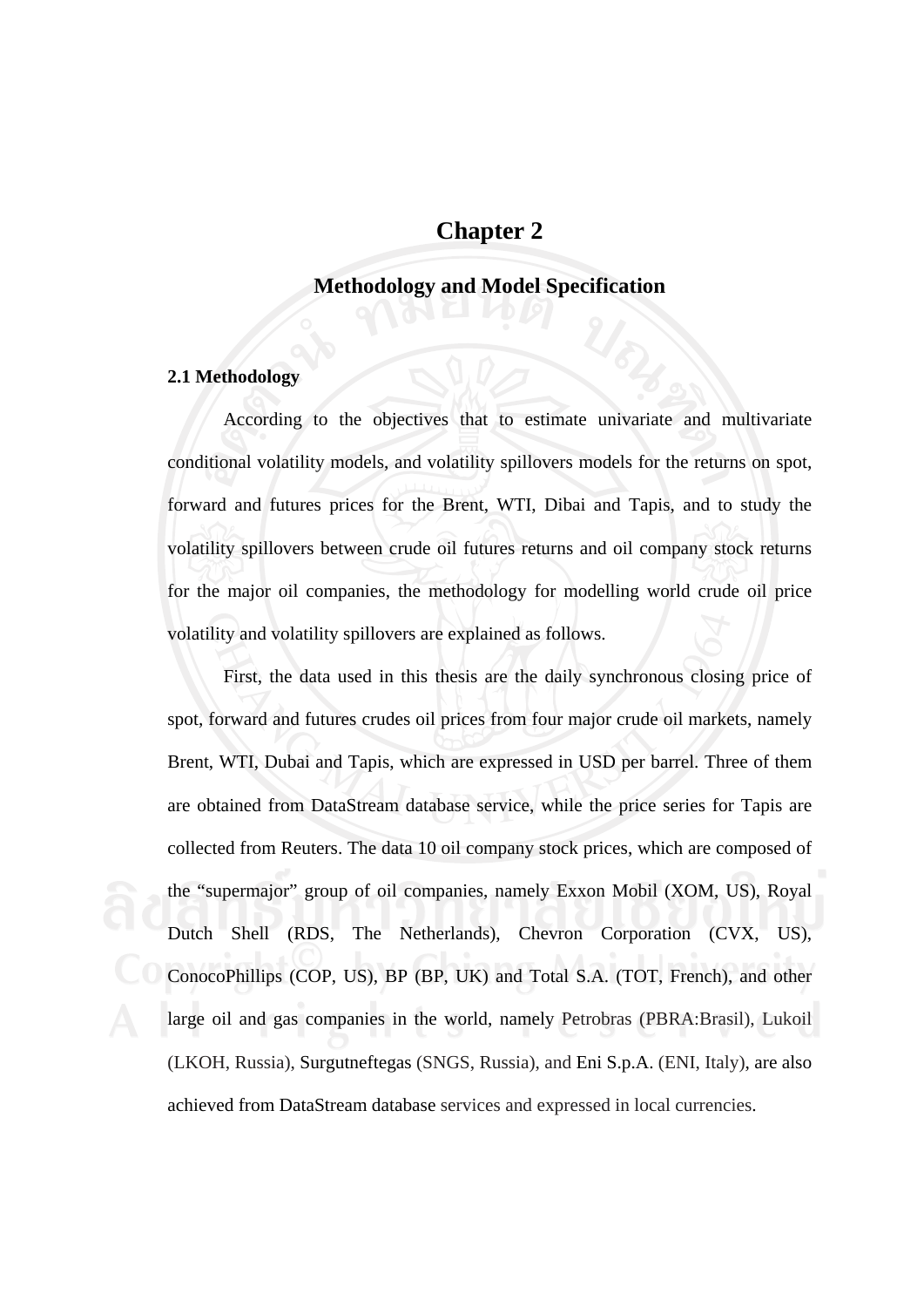Second, the synchronous price returns *i* for each market *j* are computed on a continuous compounding basis as the logarithm of closing price at the end of the period minus the logarithm of the closing price at the beginning of the period, which is defined as

$$
r_{ij,t} = \log\left(P_{ij,t}/P_{ij,t-1}\right) \tag{1}
$$

where  $P_{ij,t}$  and  $P_{ij,t-1}$  are the closing prices of crude oil price *i* in market *j* for days *t* and *t* −1 , respectively.

 Third, the plot of synchronous price returns and their descriptive statistics, namely mean, maximum, minimum, standard deviation, skewness, kurtosis and Jarque-Bera Lagrange multiplier statistics, are expressed in order to check whether the distributions of these returns are volatility clustering and has a normal distribution.

 Four, test for a unit root in every return series. The Augmented Dickey-Fuller (ADF) statistic and Phillips-Perron statistic (PP) are applied in the test. They are a negative number, which are more negative, the stronger to rejection of the hypothesis that there is unit root at some level of confidence.

# **Augmented Dickey-Fuller test:** (Dickey and Fuller (1979))

To test the unit root against the alternative of stationarity of the return series the ADF test is given as follows:

$$
\Delta y_t = \alpha + \beta t + \theta y_{t-1} + \sum_{i=1}^p \phi_i \Delta y_{t-1} + \varepsilon_t
$$
 (2),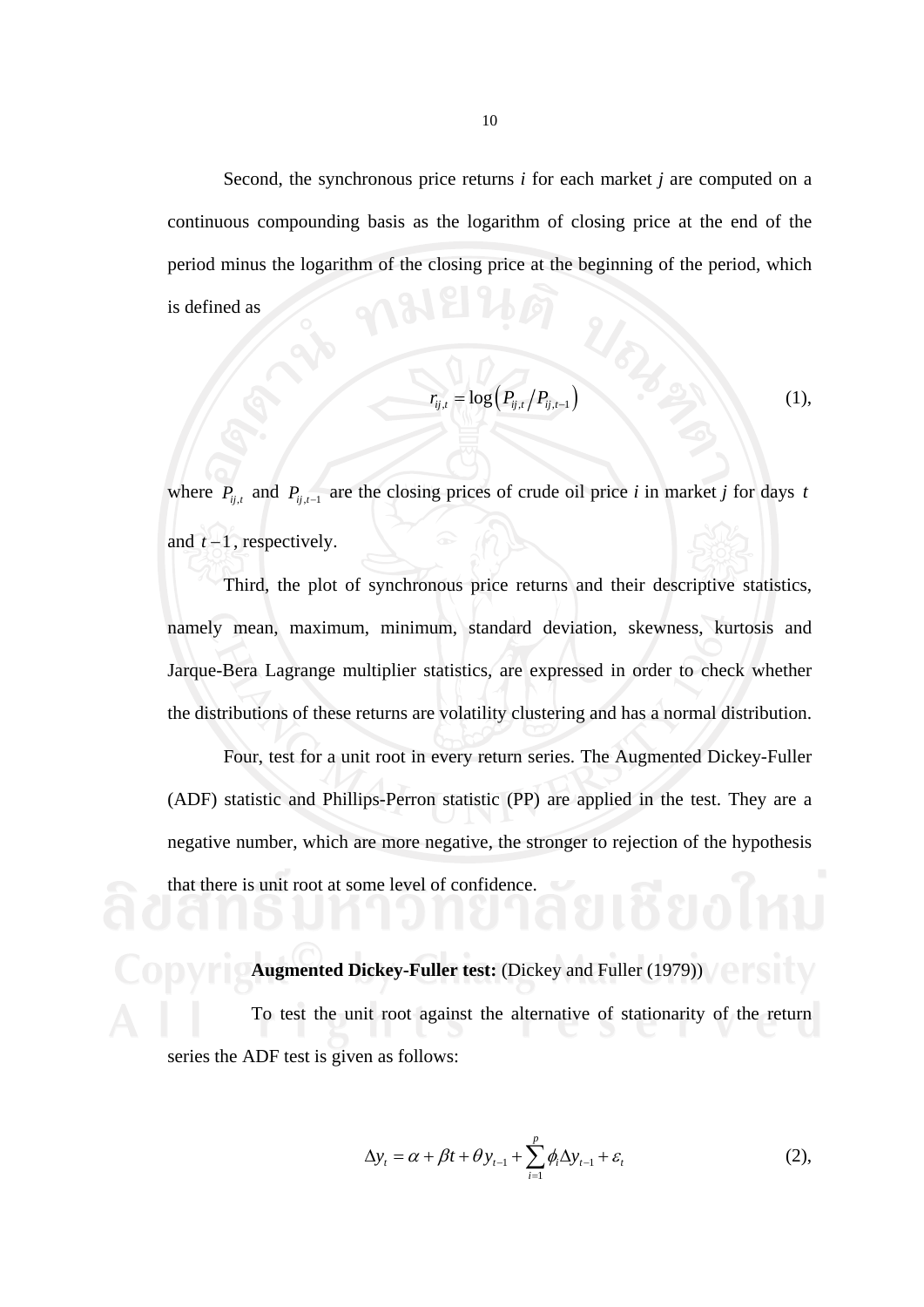where  $\alpha$  is constant,  $\beta$  is the coefficient on a time trend and  $p$  is the log order of the autoregressive process. The presence of the deterministic element  $\alpha$  and  $\beta t$ determine the difference regression. Imposing the constraints  $\alpha = 0$  and  $\beta = 0$ corresponds to modelling a random walk and using constraint  $\alpha = 0$  similar to modelling random walk with drift, and equation (2) resemble to modelling both drift and a linear time trend model. The parameter of interest in all the regression equations is  $\theta$ , if  $\theta = 0$  the return series contains a unit root. Therefore, under the null hypothesis is  $\theta = 0$  against alternative hypothesis is  $\theta < 0$ , it is rejected when compare with MacKinnon critical value (MacKinnon (1991, 1996)), means that the return series is stationary.

## **Phillips-Perron statistic (PP):** (Phillips and Perron (1988))

 PP test allows fairly mild assumption that does not assume the specific type of serial correlation and heteroskedastity in the disturbances, and can have higher power than the ADF test under a wide range of circumstance. The PP test is based on the statistic:

where  $\hat{\phi}$  is the estimate, and  $t_{\phi}$  is the *t*-ratio of  $\phi$ ,  $se(\hat{\phi})$  is coefficient standard error, and *s* is the standard error of the test regression. In addition,  $\gamma_0$  is a consistent

 $0$  )  $2J_0$ 

 $t_{\phi}=t_{\phi} \Biggl( \frac{\gamma_0}{f_0} \Biggr)^{\!\!1/2} - \frac{T \, \bigl( f_0-\gamma_0 \bigr) \bigl( se \bigl( \hat{\phi} \bigr) }{2 f_0^{\,1/2} s}$ 

 $\int_0^{\gamma/2} \int T\big(f_0-\gamma_0\big)\Big(s e\Big(\hat{\phi}\Big)\Big)$ 

2

 $T(f_0 - \gamma_0)$  se

 $1/2$ 

 $\hat{b}$ 

 $(3),$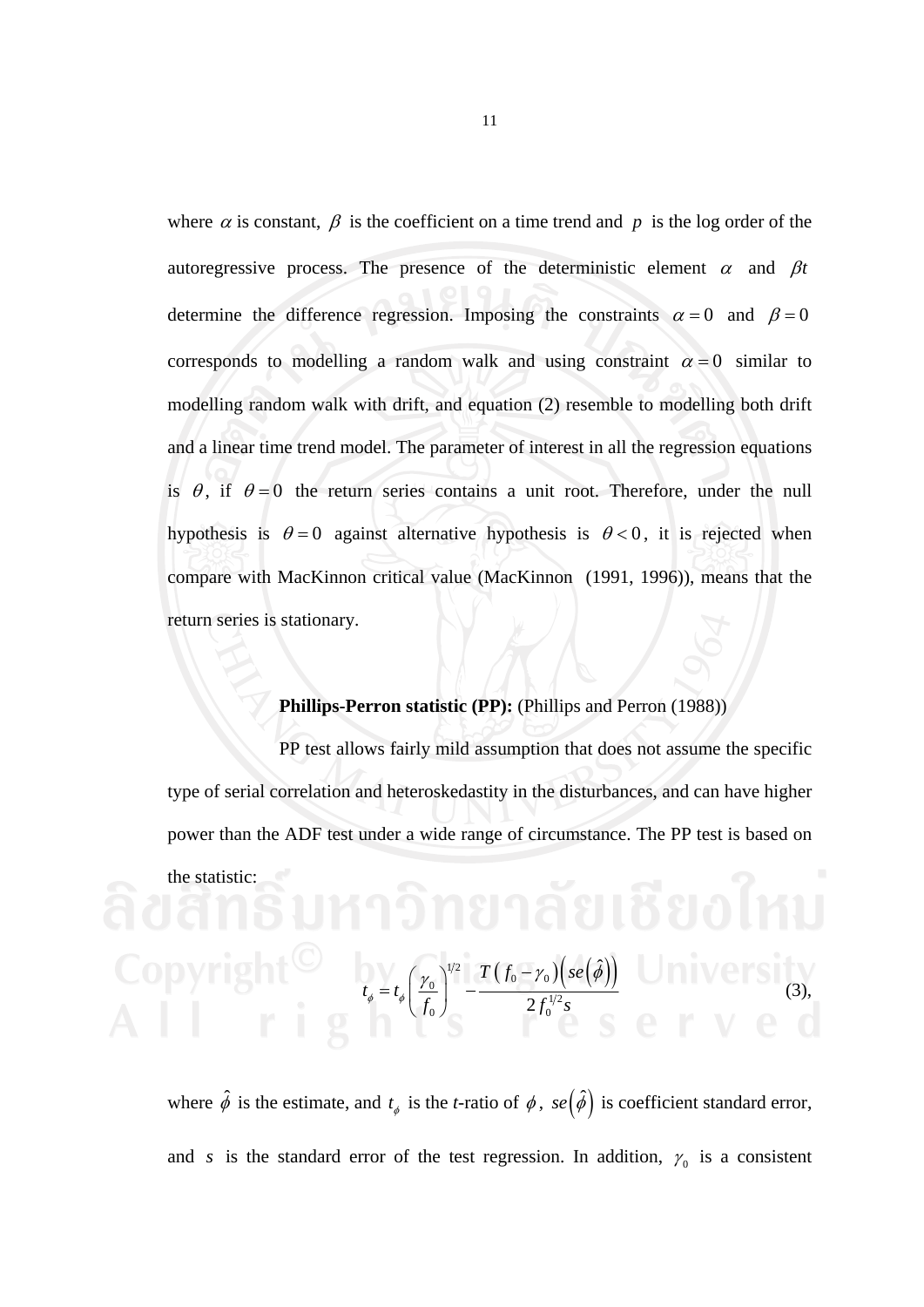estimate of the error variance in (2). The remaining  $f_0$  is an estimator of the residual spectrum at frequency zero and *T* is number of observation. Under the null hypothesis is  $\theta = 0$ , which if it is rejected when compare with MacKinnon lower- tail critical and *p-*value, means that the return series is stationary.

 Five, a wide range of univariate and multivariate volatility models have been used to estimate and forecast volatility and volatility spillovers with symmetric and asymmetric effects. These models are presented in model specification part.

#### **2.2 Model Specification**

#### **2.2.1 Univariate Conditional Volatility Models**

Following Engle (1982), consider the time series  $y_t = E_{t-1}(y_t) + \varepsilon_t$ , where  $E_{t-1}(y_t)$  is the conditional expectation of  $y_t$  at time  $t-1$  and  $\varepsilon_t$  is the associated error. The generalized autoregressive conditional heteroskedastity (GARCH) model of Bollerslev (1986) is given as follows:

$$
\varepsilon_t = \sqrt{h_t} \eta_t, \qquad \eta_t \sqcup N(0,1) \tag{4}
$$

$$
h_{i} = \omega + \sum_{j=1}^{p} \alpha_{j} \varepsilon_{t-j}^{2} + \sum_{j=1}^{q} \beta_{j} h_{t-j}
$$
 (5)

where  $\omega > 0$ ,  $\alpha_j \ge 0$  and  $\beta_j \ge 0$  are sufficient conditions to ensure that the conditional variance  $h_t > 0$ . The parameter  $\alpha_i$  represents the ARCH effect, or the short-run persistence of shocks to returns, and  $\beta_j$  represents the GARCH effect,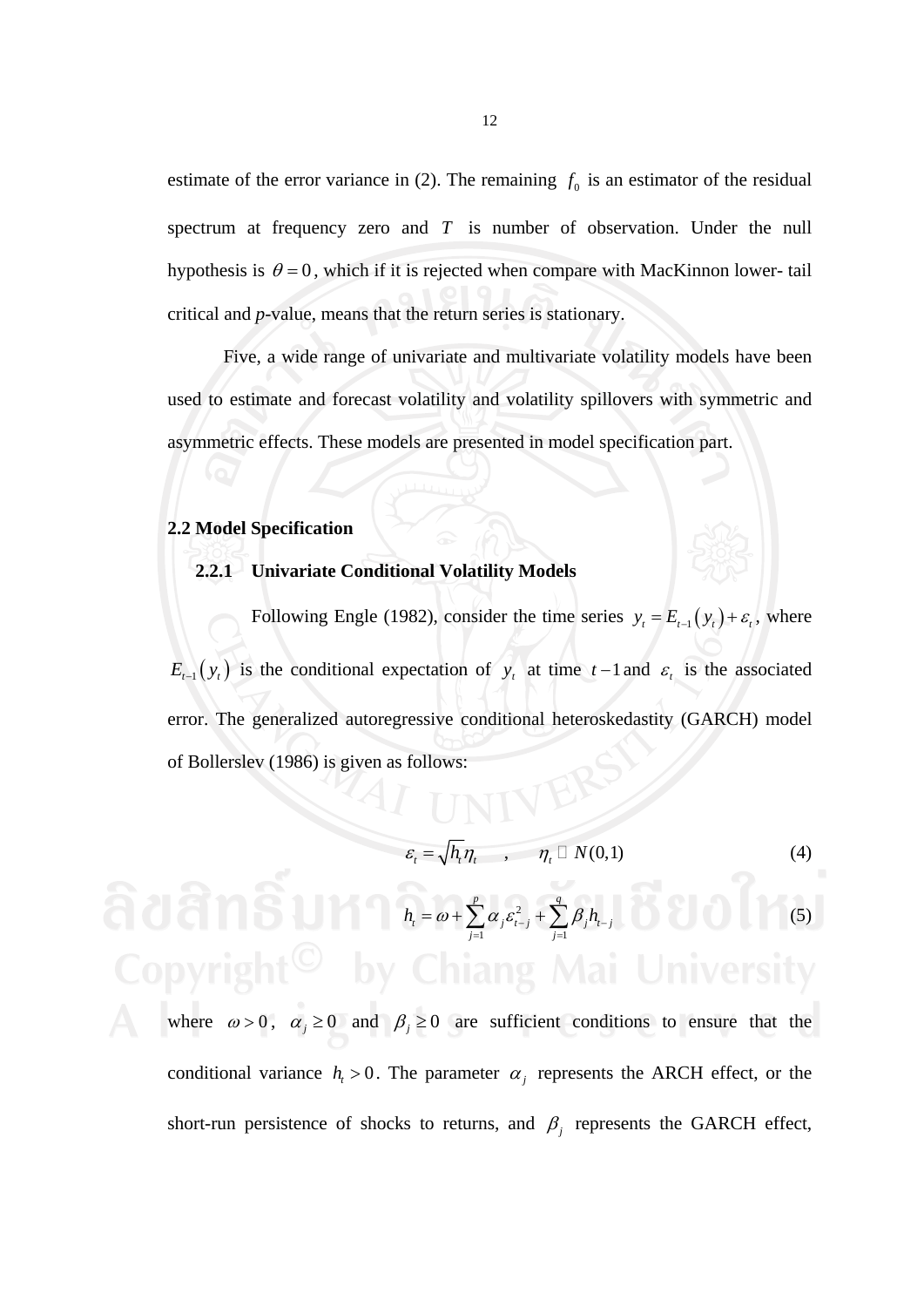where  $\alpha_j + \beta_j$  measures the persistence of the contribution of shocks to return *i* to long run persistence.

 Equation (5) assumes that the conditional variance is a function of the magnitudes of the lagged residuals and not their signs, such that a positive shock  $(\varepsilon_t > 0)$  has the same impact on conditional variance as a negative shock  $(\varepsilon_t < 0)$  of equal magnitude. In order to accommodate differential impacts on the conditional variance of positive and negative shocks, Glosten, et al. (1993) proposed the asymmetric GARCH, or GJR model, which is given by

$$
h_{i} = \omega + \sum_{j=1}^{r} \left( \alpha_{j} + \gamma_{j} I\left(\varepsilon_{t-j}\right) \right) \varepsilon_{t-j}^{2} + \sum_{j=1}^{s} \beta_{j} h_{t-j}
$$
 (6)

where

 $0, \quad \varepsilon_{i} \geq 0$ 1,  $\varepsilon_{ii} < 0$ *it*  $I_{it} = \begin{cases} 0, & \varepsilon \\ 1, & \varepsilon \end{cases}$ *it*  $=\begin{cases} 0, & \varepsilon_{ii} \ge 0, \\ 1, & \varepsilon_{ii} \le 0. \end{cases}$  $\begin{bmatrix} 1, & \varepsilon_{it} \end{bmatrix}$ 

is an indicator function to differentiate between positive and negative shocks. When  $r = s = 1$ , sufficient conditions to ensure the conditional variance,  $h<sub>t</sub> > 0$ , are  $\omega > 0$ ,  $\alpha_1 \geq 0$ ,  $\alpha_1 + \gamma_1 \geq 0$  and  $\beta_1 \geq 0$ . The short run persistence of positive and negative shocks are given by  $\alpha_1$  and  $(\alpha_1 + \gamma_1)$ , respectively. When the conditional shocks,  $\eta_t$ , follow a symmetric distribution, the short run persistence is  $\alpha_1 + \gamma_1/2$ , and the contribution of shocks to expected long-run persistence is  $\alpha_1 + \gamma_1/2 + \beta_1$ .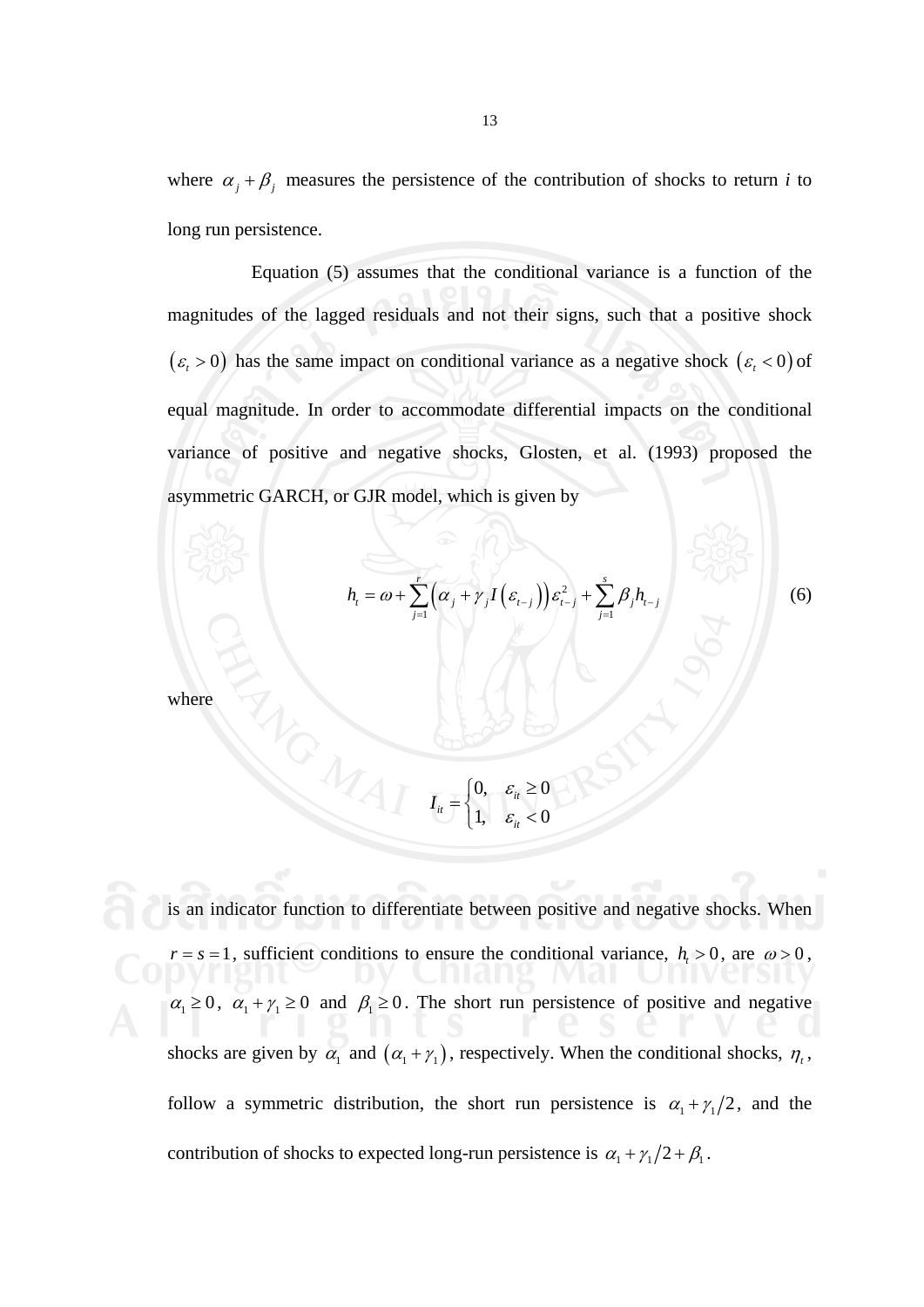In order to estimate the parameters of model (4)-(6), maximum likelihood estimation is used with a joint normal distribution of  $\eta_t$ . However, when  $\eta_t$  does not follow a normal distribution or the conditional distribution is not known, quasi-MLE (QMLE) is used to maximize the likelihood function.

 Bollerslev (1986) showed the necessary and sufficient condition for the second-order stationarity of GARCH is  $-1$   $i=1$  $\sum_{i=1}^r \alpha_i + \sum_{i=1}^s \beta_i < 1$  $i^{\perp} \nsubseteq P_i$ *i i*  $\alpha_i + \sum \beta_i$  $\sum_{i=1}^n \alpha_i + \sum_{i=1}^n \beta_i < 1$ . For the GARCH(1,1) model, Nelson (1991) obtained the log-moment condition for strict stationary and ergodicity as  $E\left(\log(\alpha_1 n_i^2) + \beta_1\right) < 0$ , which is important in deriving the statistical properties of the QMLE. For GJR(1,1), Ling and McAleer (2002a, 2002b) presented the necessary and sufficient condition for  $E(e_i^2) < \infty$  as  $\alpha_1 + \gamma_1/2 + \beta_1 < 1$ . McAleer, et al.  $(2007)$  established the log-moment condition for  $GJR(1,1)$  as  $E\left(\log\left(\alpha_1+\gamma_1I(\eta_t)\eta_t^2+\beta_1\right)\right)<0$ , and showed that it is sufficient for consistency and asymptotic normality of the QMLE.

### **2.2.2 Multivariate Conditional Volatility Model**

 The typical specification underlying the multivariate conditional mean and conditional variance in returns are given as follows:<br>
OWER COMPANY AND THE RETURNS

A 
$$
\mathbf{r} = \mathbf{r}(y_t | F_{t-1}) + \varepsilon_t^2
$$
   
\n
$$
\varepsilon_t = D_t \eta_t
$$

$$
\text{var}(\varepsilon_t | F_{t-1}) = D_t \Gamma D_t
$$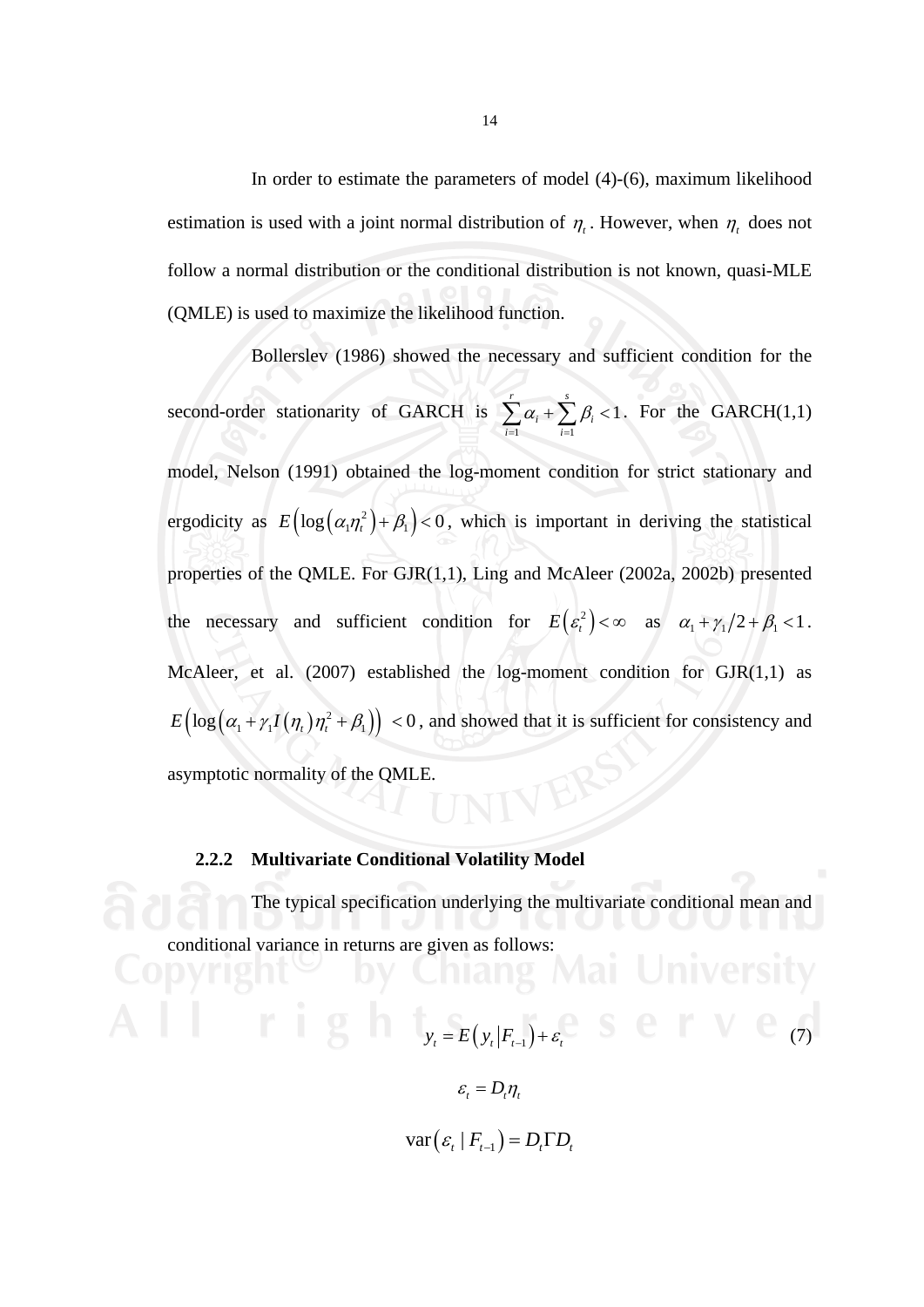where  $y_t = (y_{1t}, ..., y_{mt})'$ ,  $\eta_t = (\eta_{1t}, ..., \eta_{mt})'$  is a sequence of independently and identically distributed (i.i.d.) random vectors,  $F<sub>t</sub>$  is the past information available up to time *t*,  $D_t = \text{diag}(h_1^{1/2},..., h_m^{1/2})$ , *m* is the number of returns, and  $t = 1,...,n$ , (see Chan, et al. (2003), and Bauwens, et al. (2006). The constant conditional correlation (CCC) model of Bollerslev (1990) assumes that the conditional variance for each return,  $h_{ii}$ ,  $i = 1, ..., m$ , follows a univariate GARCH process, that is

$$
h_{it} = \omega_i + \sum_{j=1}^r \alpha_{ij} \varepsilon_{i,t-j}^2 + \sum_{j=1}^s \beta_{ij} h_{i,t-j}
$$
 (8)

where  $\alpha_{ij}$  represents the ARCH effect, or short run persistence of shocks to return *i*, and  $\beta_{ij}$  represents the GARCH effect, or the contribution of shocks to return *i* to long run persistence, namely  $-1$   $j=1$ *r s ij* ' $\angle P_{ij}$ *j j*  $\alpha_{ii} + \sum \beta_{ii}$  $\sum_{j=1} \alpha_{ij} + \sum_{j=1} \beta_{ij}.$ 

The conditional correlation matrix of CCC is  $\Gamma = E(\eta_i \eta'_i | F_{t-1}) = E(\eta_i \eta')$ , where  $\Gamma = {\rho_i}$  for *i*,  $j = 1,..., m$ . From (7),  $\varepsilon_i \varepsilon'_i = D_i \eta_i \eta' D_i$ ,  $D_i = (\text{diag } Q_i)^{1/2}$ , and  $E\left(\varepsilon_{t} \varepsilon'_{t} | F_{t-1}\right) = Q_{t} = D_{t} \Gamma D_{t}$ , where  $Q_{t}$  is the conditional covariance matrix. The conditional correlation matrix is defined as  $\Gamma = D_t^{-1} Q_t D_t^{-1}$ , and each conditional correlation coefficient is estimated from the standardized residuals in (7) and (8). Therefore, there is no multivariate estimation involved for CCC, which involves *m* univariate GARCH models, except in the calculation of the conditional correlations.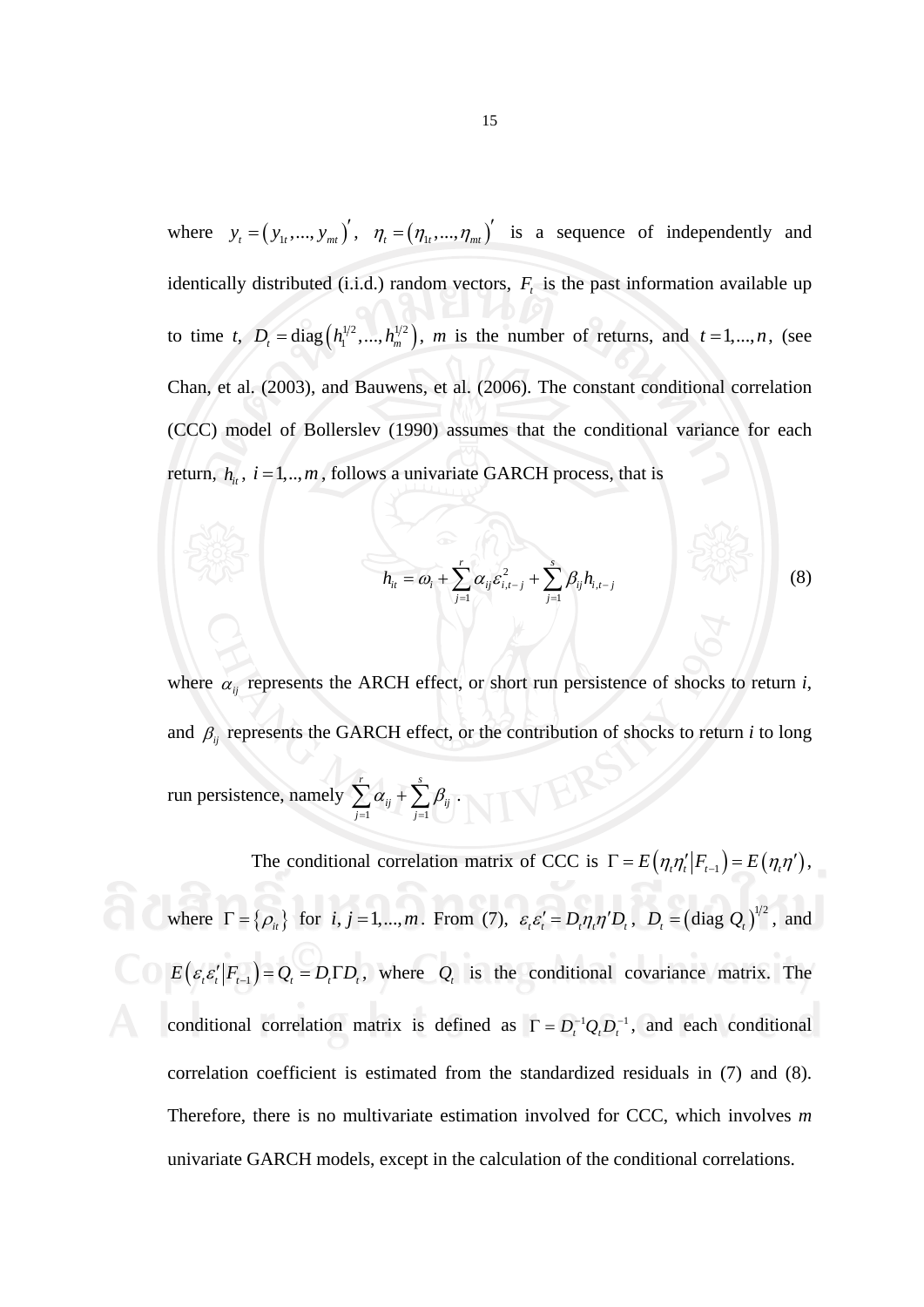Although the CCC specification in (8) is a computationally straightforward "multivariate" GARCH model, it assumes independence of the conditional variances across returns and does not accommodate asymmetric behavior. In order to incorporate interdependencies, Ling and McAleer (2003) proposed a vector autoregressive moving average (VARMA) specification of the conditional mean in (7), and the following specification for the conditional variance:

$$
H_{t} = W + \sum_{i=1}^{r} A_{i} \vec{\varepsilon}_{t-i} + \sum_{j=1}^{s} B_{j} H_{t-j}
$$
 (9)

where  $H_i = (h_{1i}, ..., h_{mi})'$ ,  $\vec{\varepsilon} = (\varepsilon_{1i}^2, ..., \varepsilon_{mi}^2)'$ , and *W*,  $A_i$  for  $i = 1, ..., r$  and  $B_i$  for  $j=1,..,s$  are  $m \times m$  matrices. As in the univariate GARCH model, VARMA-GARCH assumes that negative and positive shocks have identical impacts on the conditional variance. In order to separate the asymmetric impacts of the positive and negative shocks, McAleer, Hoti and Chan (2009) proposed the VARMA-AGARCH specification for the conditional variance, namely

$$
H_{t} = W + \sum_{i=1}^{r} A_{i} \vec{e}_{t-i} + \sum_{i=1}^{r} C_{i} I_{t-i} \vec{e}_{t-i} + \sum_{j=1}^{s} B_{j} H_{t-j}
$$
(10)  
Copy 118  
Where  $C_{i}$  are  $m \times m$  matrices for  $i = 1, ..., r$ , and  $I_{t} = diag(I_{1t}, ..., I_{mt})$ , where

$$
I_{it} = \begin{cases} 0, & \varepsilon_{it} > 0 \\ 1, & \varepsilon_{it} \le 0 \end{cases}.
$$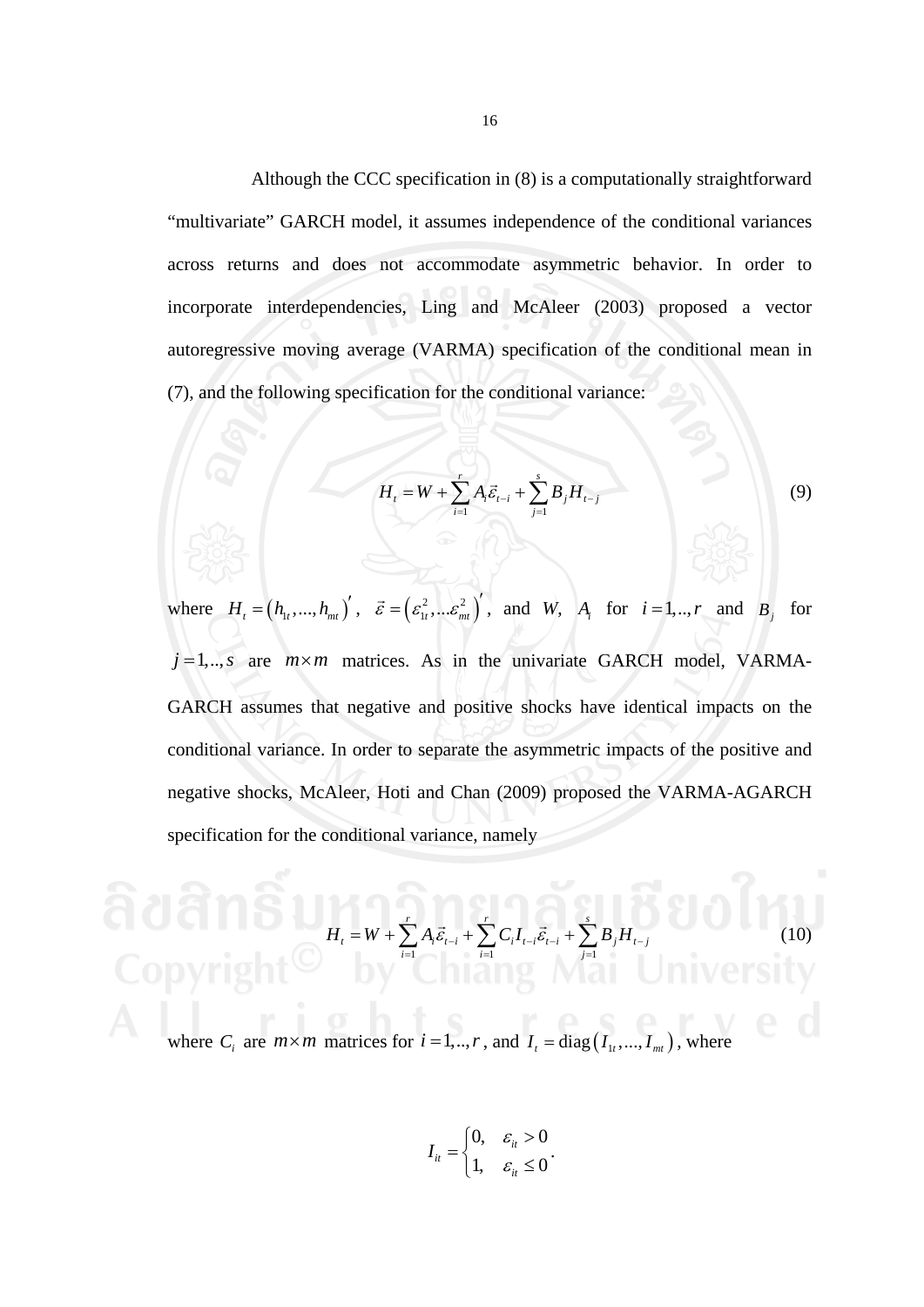If  $m = 1$ , (9) collapses to the asymmetric GARCH, or GJR model. Moreover, VARMA-AGARCH reduces to VARMA-GARCH when  $C_i = 0$  for all *i*. If  $C_i = 0$ and  $A_i$  and  $B_j$  are diagonal matrices for all *i* and *j*, then VARMA-AGARCH reduces to the CCC model. The parameters of model (7)-(10) are obtained by maximum likelihood estimation (MLE) using a joint normal density. When  $\eta_t$  does not follow a joint multivariate normal distribution, the appropriate estimator is QMLE.

 In order to forecast 1-day ahead conditional correlation, we use rolling windows technique and examine the time-varying nature of the conditional correlations using VARMA-GARCH and VARMA-AGARCH. Rolling windows are a recursive estimation procedure whereby the model is estimated for a restricted sample, then re-estimated by adding one observation at the end of the sample and deleting one observation from the beginning of the sample. The process is repeated until the end of the sample. In order to strike a balance between efficiency in estimation and a viable number of rolling regressions, the rolling window size is set at 2008 for all data sets.

 However, many empirical studies have presented that the conditional correlations are not constant over time. For example, Solnik, et al. (1996) and Hunter and Simon (2005) showed that the US and other major bond market returns correlations are not constant, but are influenced by fundamentals and market conditions. De Santis and Gerard (1998), Longin and Solnik (2001), found that equity correlations increase (decrease) during bear (rally) markets. Cappiello, et al. (2006) presented evidence that conditional correlation between equity and bond returns decline when stock markets suffer from financial turmoil.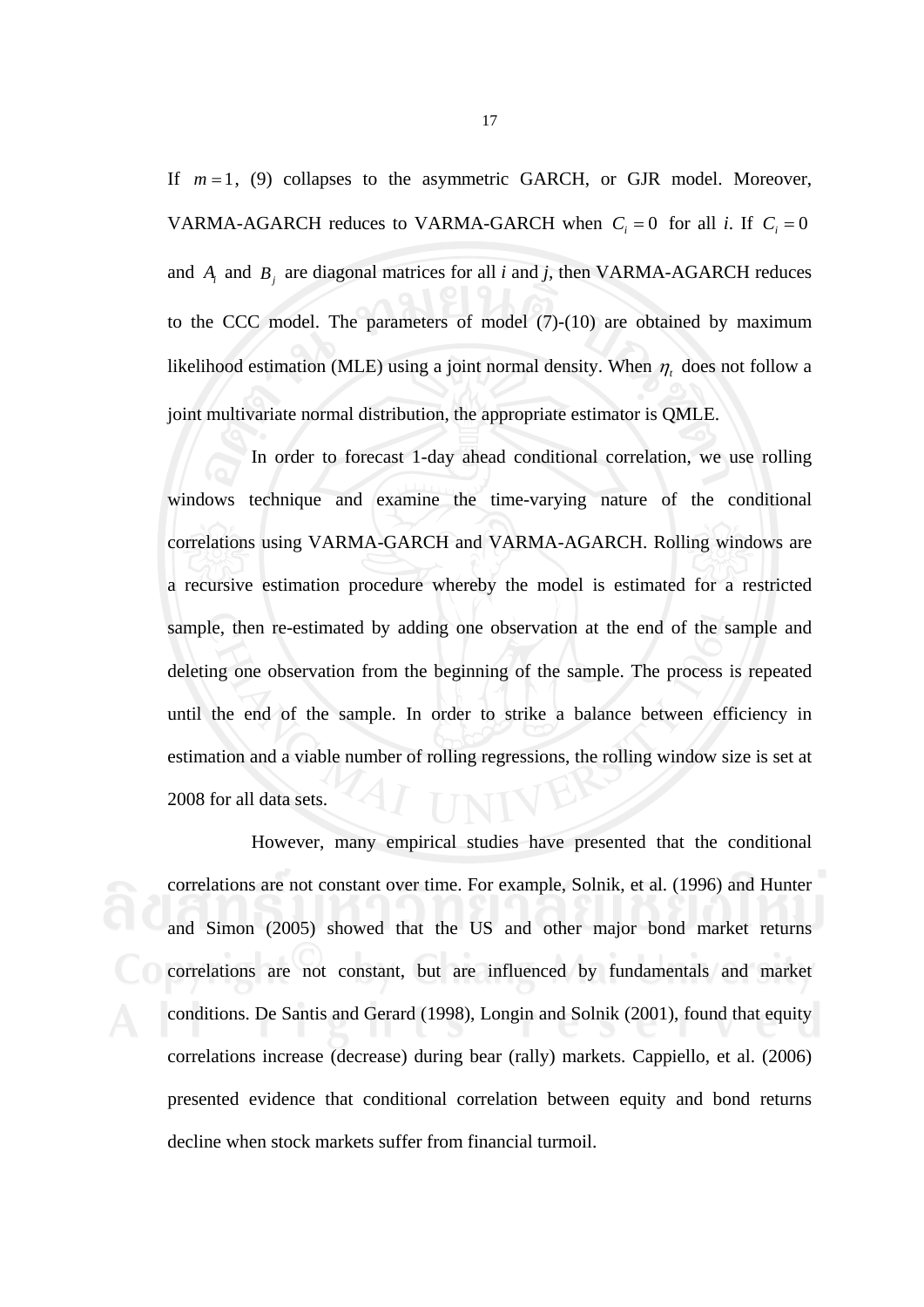Since the correlations can change over time, it is unavoidable to model the dynamic conditional correlations across assets. In case of volatility spillovers, the dynamic conditional correlations are also important in constructing multivariate models that incorporate mean and volatility spillovers. Two dynamic conditional correlation models are the DCC model of Engle (2002) and the GARCC model of McAleer, et al. (2008).

Unless  $\eta_t$  is a sequence of iid random vectors, or alternatively a martingale difference process, the assumption that the conditional correlations are constant may seen unrealistic. In order to make the conditional correlation matrix time dependent, Engle (2002) proposed a dynamic conditional correlation (DCC) model, which is defined as

$$
y_t | \mathfrak{I}_{t-1} \sqcup (0, Q_t)
$$
,  $t = 1, 2, ..., n$  (11)

$$
Q_t = D_t \Gamma_t D_t, \tag{12}
$$

where  $D_t = \text{diag}(h_1^{1/2},..., h_m^{1/2})$  is a diagonal matrix of conditional variances, and  $\mathfrak{I}_t$  is the information set available to time *t*. The conditional variance,  $h<sub>i</sub>$ , can be defined as a univariate GARCH model as follows:<br>
and a state of the state of the state of the state of the state of the state of the state of the state of the state of the state of the state of the state of the state of the state of

$$
h_{ii} = \omega_i + \sum_{k=1}^{p} \alpha_{ik} \varepsilon_{i,t-k} + \sum_{l=1}^{q} \beta_{il} h_{i,t-l}.
$$
 (13)